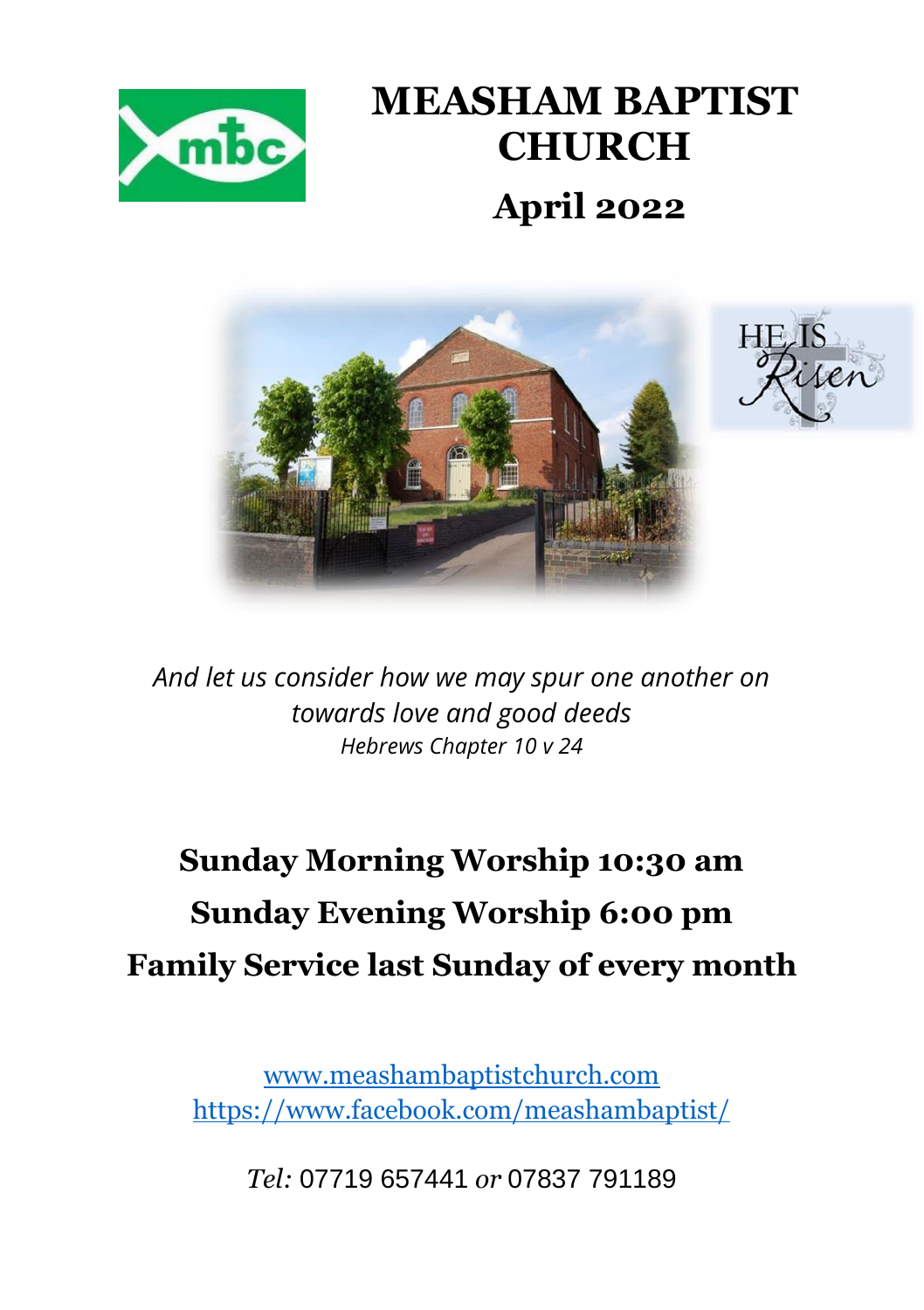## **WEEKLY ACTIVITIES**

| <b>Mondays</b>    |                                             |  |  |
|-------------------|---------------------------------------------|--|--|
| $6:15 - 7:45$ pm  | 1st Measham Girls' and Boys' Brigade        |  |  |
| <b>Tuesdays</b>   |                                             |  |  |
| $9:30 - 11:30$ am | Smarties - craft and play for babies & tots |  |  |
| 10:00 am          | Walk & Talk (Hicks Lodge - LE65 2UP)        |  |  |
| Wednesdays        |                                             |  |  |
| 7:00 pm           | Testify – Singing Group                     |  |  |
| <b>Thursdays</b>  |                                             |  |  |
| $7:30 - 9:00$ pm  | <b>Bible Study and Prayer Meeting</b>       |  |  |

## **BIRTHDAYS**

*The LORD bless you and keep you; the LORD make his face to shine upon you and be gracious to you; the LORD lift up his countenance upon you and give you peace. Numbers 6:24-26*

| 3 <sup>rd</sup>  | Nicola Webster          |
|------------------|-------------------------|
| 3 <sup>rd</sup>  | <b>Samuel Stonelake</b> |
| 4 <sup>th</sup>  | <b>Colin Lench</b>      |
| 5 <sup>th</sup>  | <b>William Deighton</b> |
| 13 <sup>th</sup> | <b>Cathy McGuiness</b>  |
| 14 <sup>th</sup> | <b>Sophie Elliott</b>   |
| 15 <sup>th</sup> | <b>Lesley Wheatley</b>  |
| 18 <sup>th</sup> | <b>Phil Smith</b>       |
|                  |                         |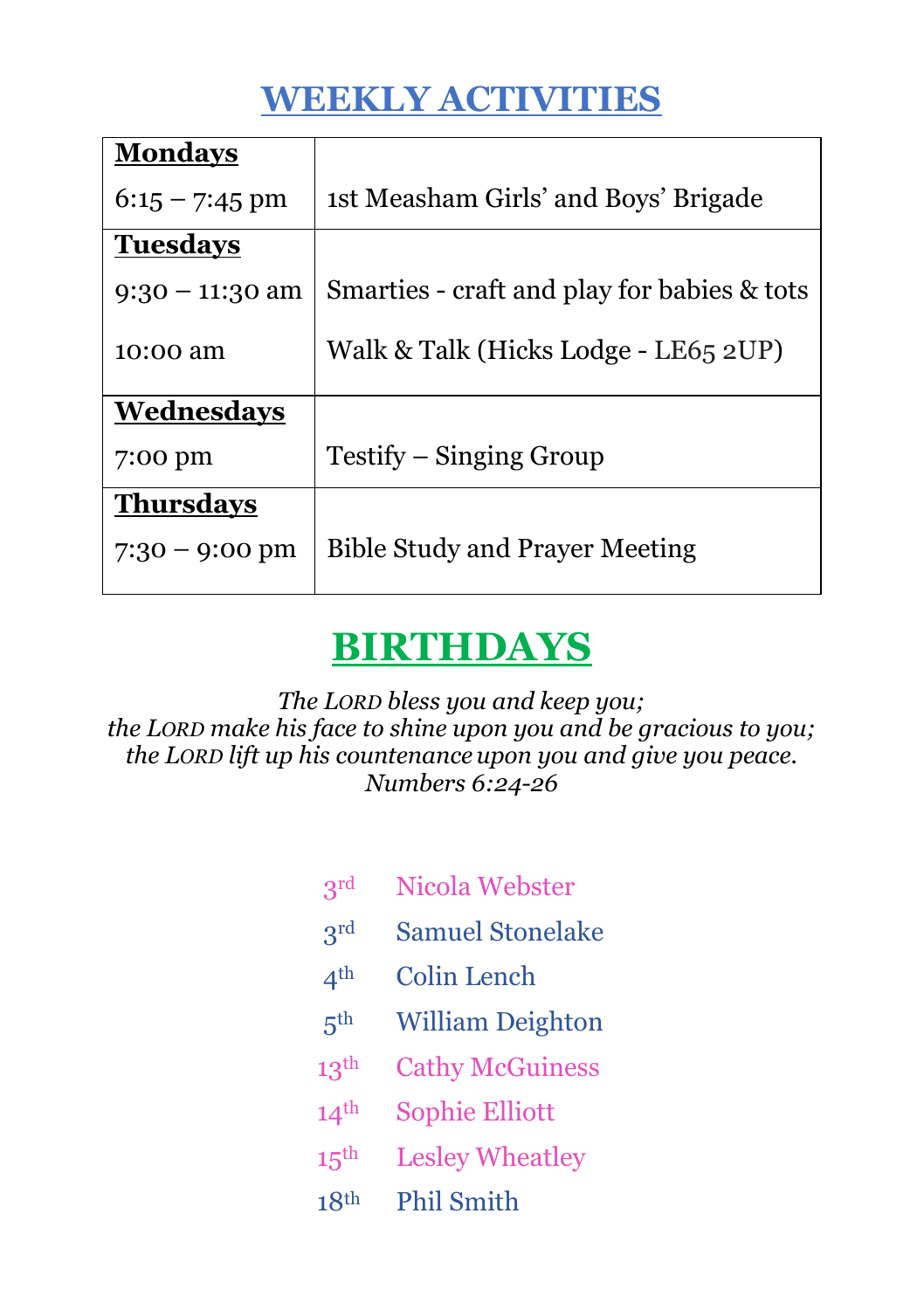## **THIS MONTH**

| <b>LIFT (Ladies in Fellowship Together)</b>                          |          |  |  |  |  |  |
|----------------------------------------------------------------------|----------|--|--|--|--|--|
| Wednesday 6 <sup>th</sup>                                            | 10:00 am |  |  |  |  |  |
| Wednesday 20 <sup>th</sup>                                           | 10:00 am |  |  |  |  |  |
| <b>GIFT (Gentlemen in Fellowship Together)</b>                       |          |  |  |  |  |  |
| Thursday 14 <sup>th</sup>                                            | 10:00 am |  |  |  |  |  |
| Thursday 28 <sup>th</sup>                                            | 10:00 am |  |  |  |  |  |
| Venues to be confirmed:<br>For details contact Michael: 07795 288554 |          |  |  |  |  |  |
| <b>Lunch Club</b>                                                    |          |  |  |  |  |  |
| Wednesday 13 <sup>th</sup>                                           | 12:00 am |  |  |  |  |  |
| <b>Men's Breakfast</b>                                               |          |  |  |  |  |  |
| Saturday 30 <sup>th</sup>                                            | 8:30 am  |  |  |  |  |  |

### **DATE FOR YOUR DIARY**

The baptism of Mark Wheatley will be on Sunday 8th May (pm service).

### **THE SENIOR GIRLS' BRIGADE**

Over the next 8 months we are going to collect and fill boxes for the *Blythswood Care Shoebox Appeal*. They go to vulnerable people in Eastern Europe and Asia. We plan to collect items for all ages and send them off for sorting in November.

#### **We would be grateful if the church would support us by providing empty shoeboxes and items to fill the boxes.**

We have created flyers with more information about the items we are collecting. We will have a collection basket in church for the donations.

We have set a target to fill 50 boxes over the coming months. This will all count towards our Duke of Edinburgh volunteering.